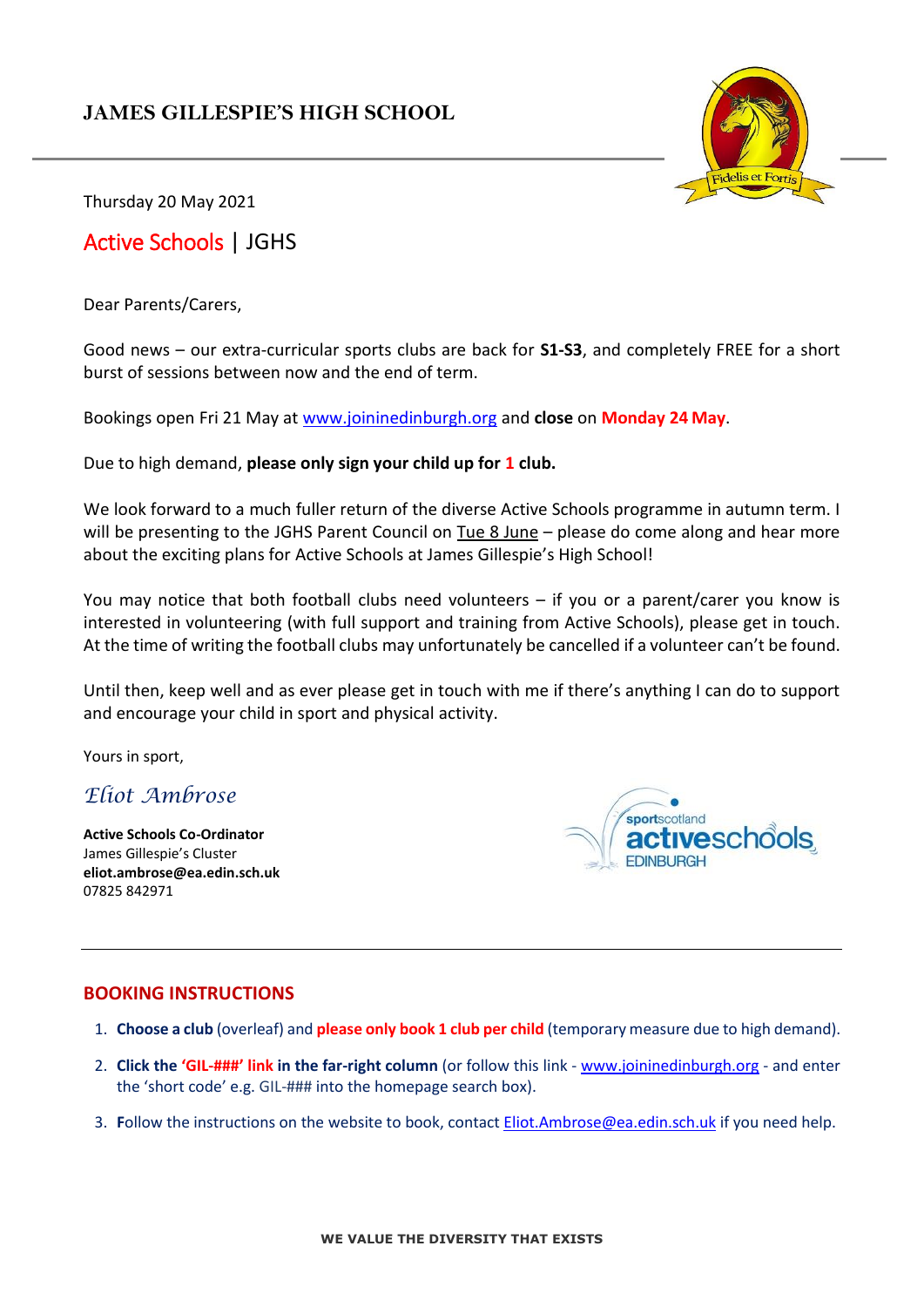#### **PLEASE ENSURE**

- ✓ That your child attends the session ready to participate, as no changing facilities will be available.
- $\checkmark$  That they are encouraged to regularly sanitise and wear a face covering before/after the session.
- ✓ That you read the COVID Parent Information PDF which you will receive via email prior the club.



# JGHS Extra-Curricular Clubs

#### *Bookings open Friday 21 May and bookings close on Monday 24 May.*

| <b>Activity</b>                                              |                             | Age            | Day & Dates                            | <b>Time</b> | Venue                     | <b>GIL-###</b><br><b>CODE</b> |
|--------------------------------------------------------------|-----------------------------|----------------|----------------------------------------|-------------|---------------------------|-------------------------------|
| <b>Netball</b><br>with JGHS<br><b>Parent Volunteers</b>      |                             | S <sub>1</sub> | <b>Mon</b><br>31 May<br>7, 14, 21 June | $4-5$ pm    | Gymnasium                 | GIL-112                       |
| <b>Football</b><br><b>Volunteers Needed</b>                  |                             | S <sub>1</sub> | <b>Mon</b><br>31 May<br>7, 14, 21 June | $4-5$ pm    | <b>Thirlestane</b><br>Rd. | <b>GIL-102</b>                |
| <b>Hockey</b><br>with JGHS Teacher<br>& Snr Pupil Volunteers |                             | $S1-3$         | <b>Mon</b><br>31 May<br>7, 14, 21 June | $4-5$ pm    | <b>Astro</b>              | <b>GIL-101</b>                |
| <b>Volleyball</b><br>with NUVOC VC                           | NUVOC<br>VOLLEYBALL         | $S1-3$         | <b>Mon</b><br>31 May<br>7, 14, 21 June | $4-5$ pm    | <b>Games Hall</b>         | <b>GIL-103</b>                |
| <b>Rugby</b><br>with<br><b>Boroughmuir RFC</b>               | <b>BOROUGHMUIF</b><br>RUGBY | $S1-3$         | <b>Tues</b><br>1, 8, 15 June           | $4-5$ pm    | <b>Astro</b>              | <b>GIL-104</b>                |
| <b>Basketball</b><br>with Mr. Canady                         |                             | $S1-2$         | <b>Tues</b><br>1, 8, 15, 22 June       | $4-5$ pm    | <b>Games Hall</b>         | <b>GIL-105</b>                |
| <b>Shinty</b><br>with<br><b>Camanachd</b><br>Dhún-Eidann     |                             | $S1-3$         | Wed<br>26 May<br>2, 9, 16, 23 June     | $4-5$ pm    | <b>Astro</b>              | <b>GIL-106</b>                |